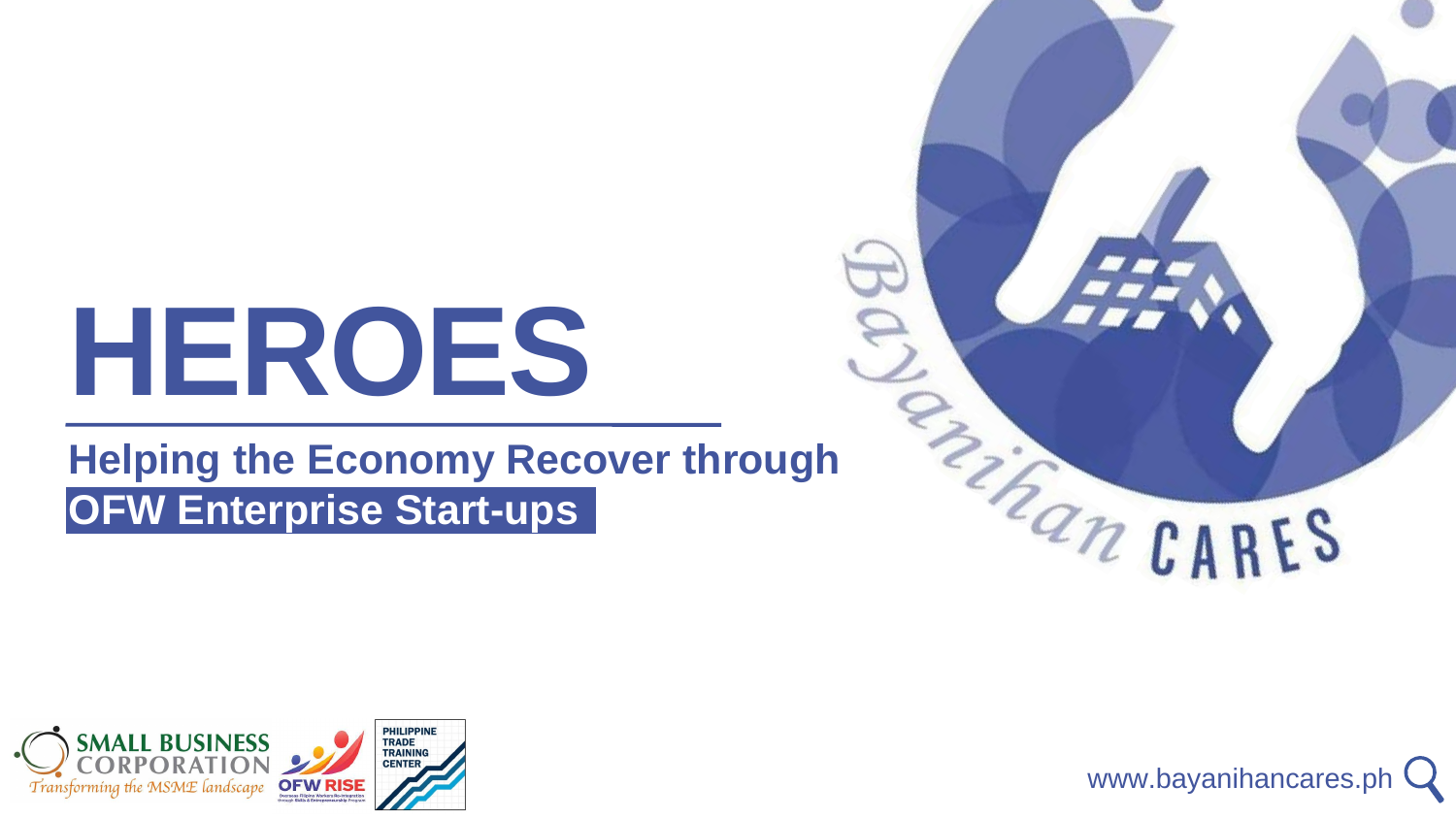## **HEROES is for REPATRIATED and RETURNING OFWs who want to start their own businesses.**

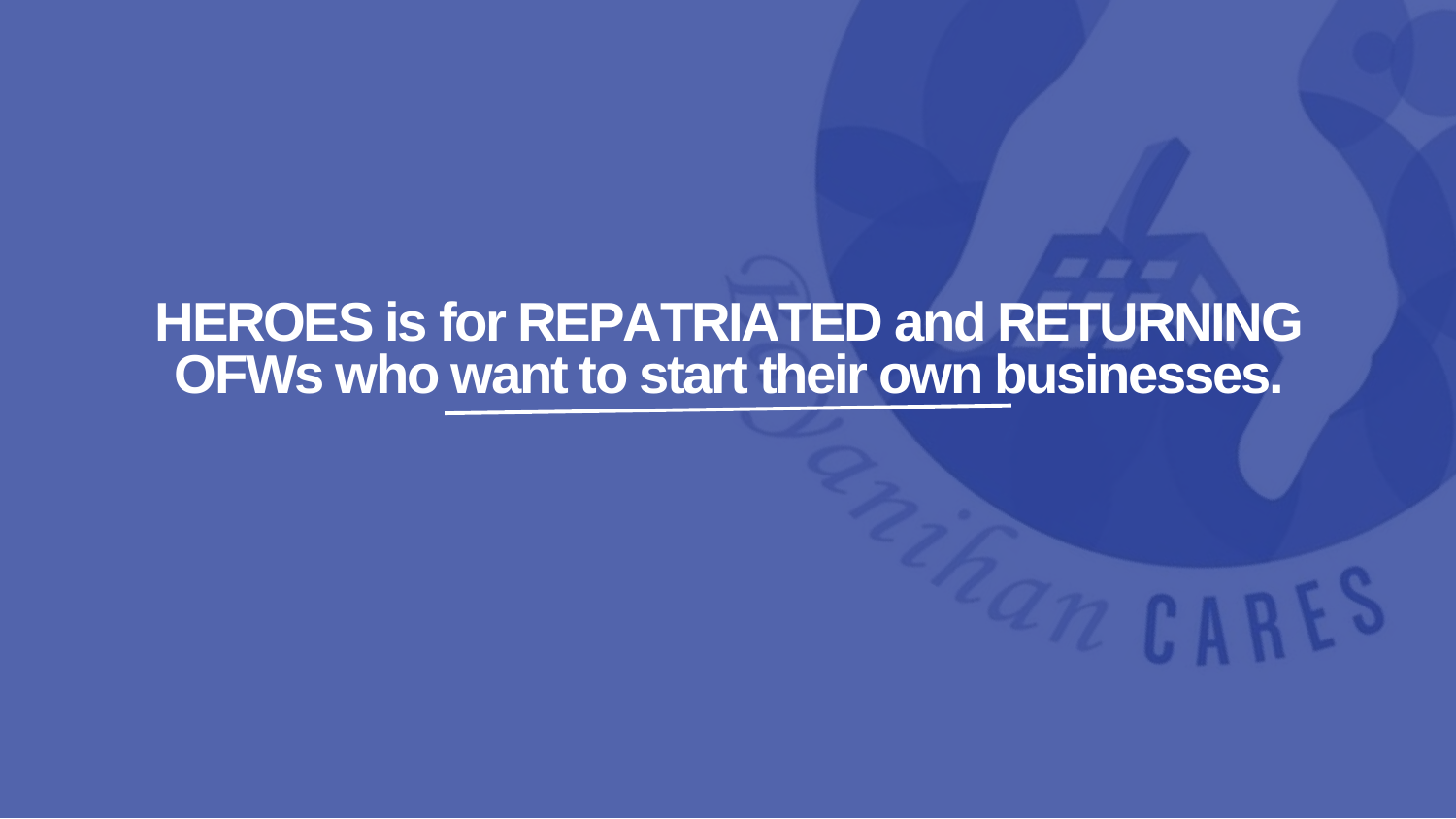- Loan amount of up to PhP 100,000.00
- With grace period of up to 12 months
- No collateral required
- No interest





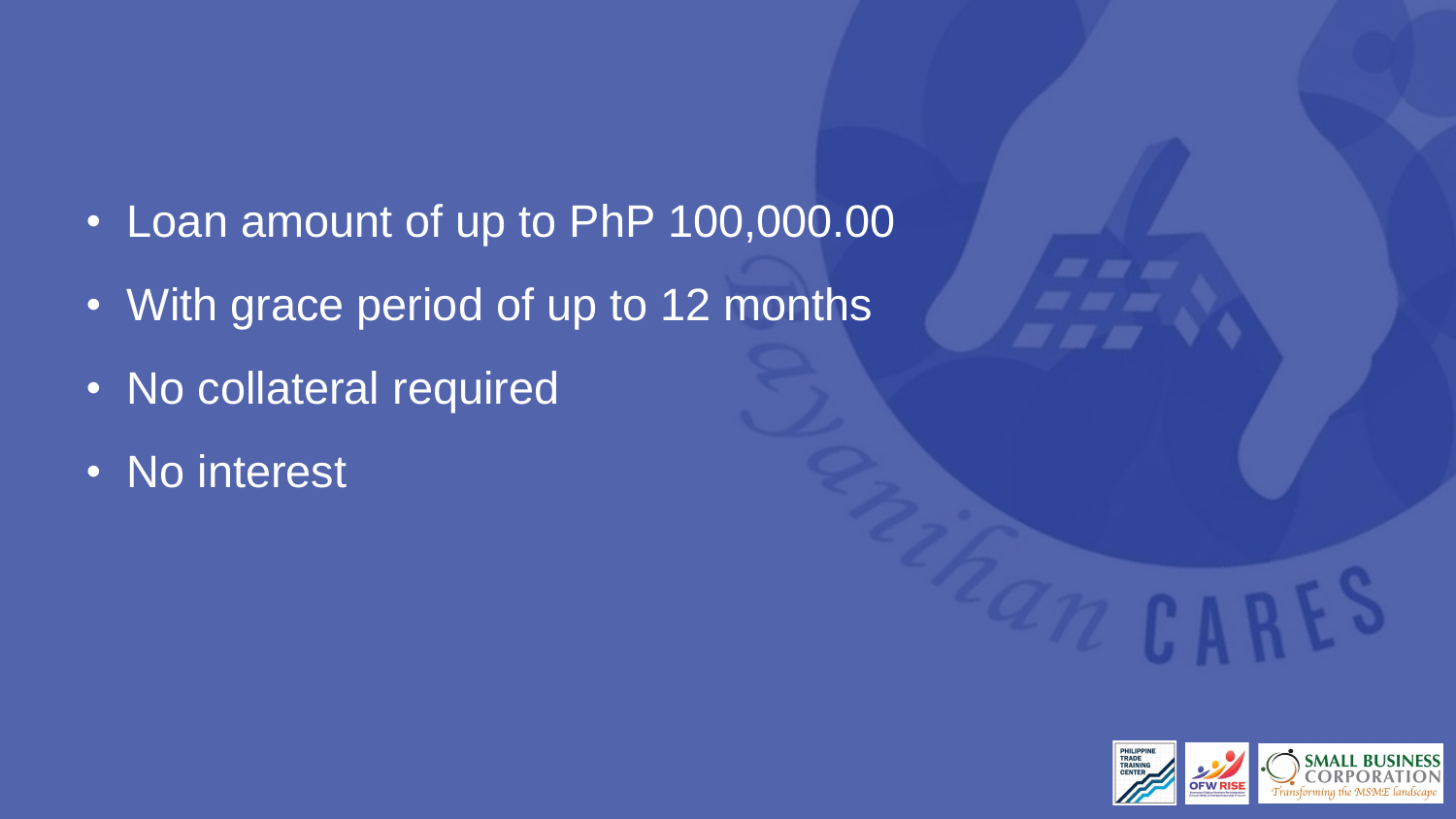## **HOW TO APPLY?**

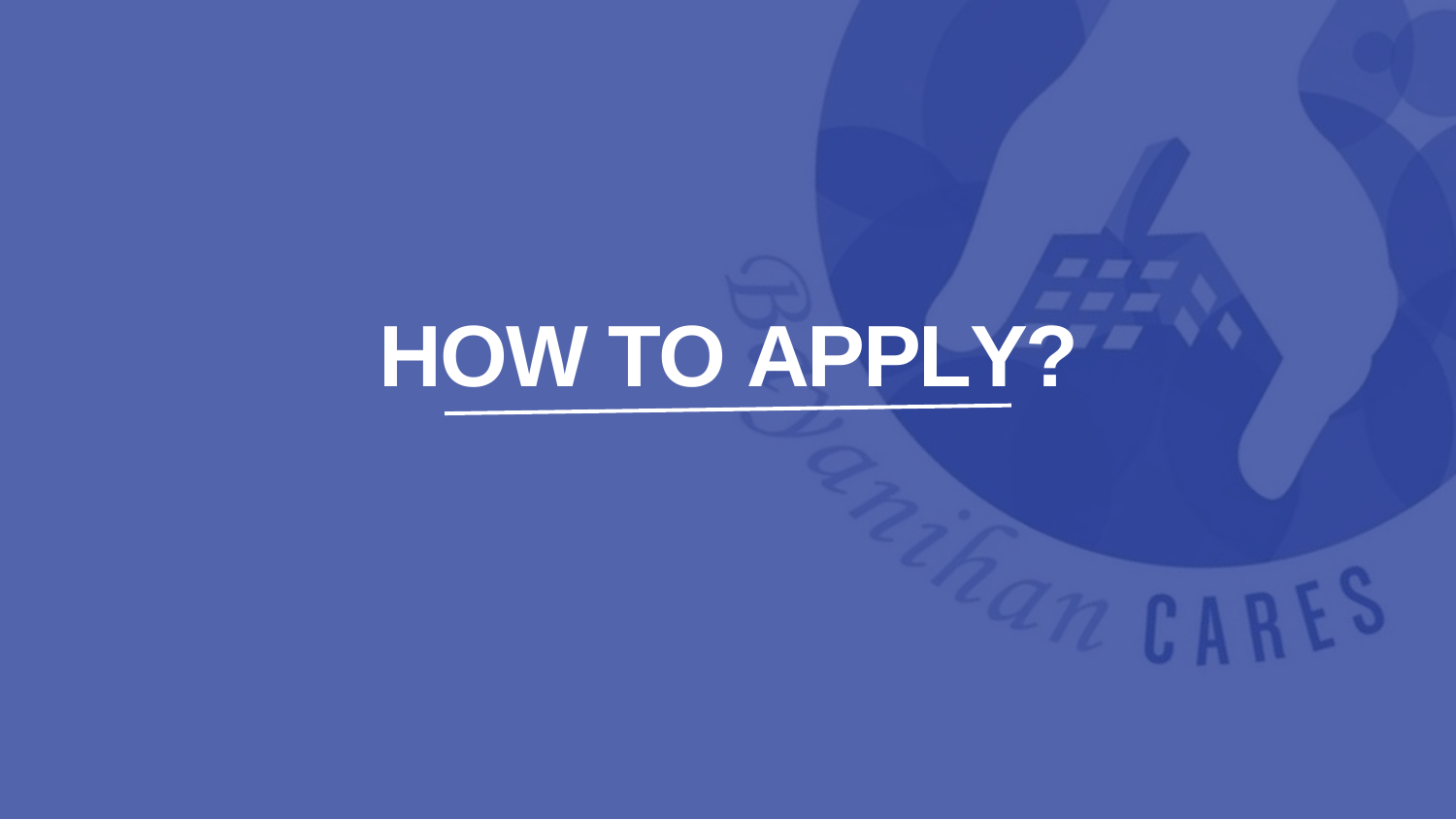## 1. Complete the free one-day training with the Philippine Trade and Training Center (PTTC). Register at **[http://bit.ly/HEROESRegistrationForm.](http://bit.ly/HEROESRefistrationForm)**

- 2. Upon completion of the training, prepare the following requirements for your application:
	- Scanned copy of passport
	- Video presentation
	-
- 
- 4. Mayor's Business Permit shall be required prior to release of loan proceeds

- Business Model Canvass (for loan amount above PhP 50,000.00) 3. Go to **<https://brs.sbgfc.org.ph/heroes>** to proceed with your online loan application.



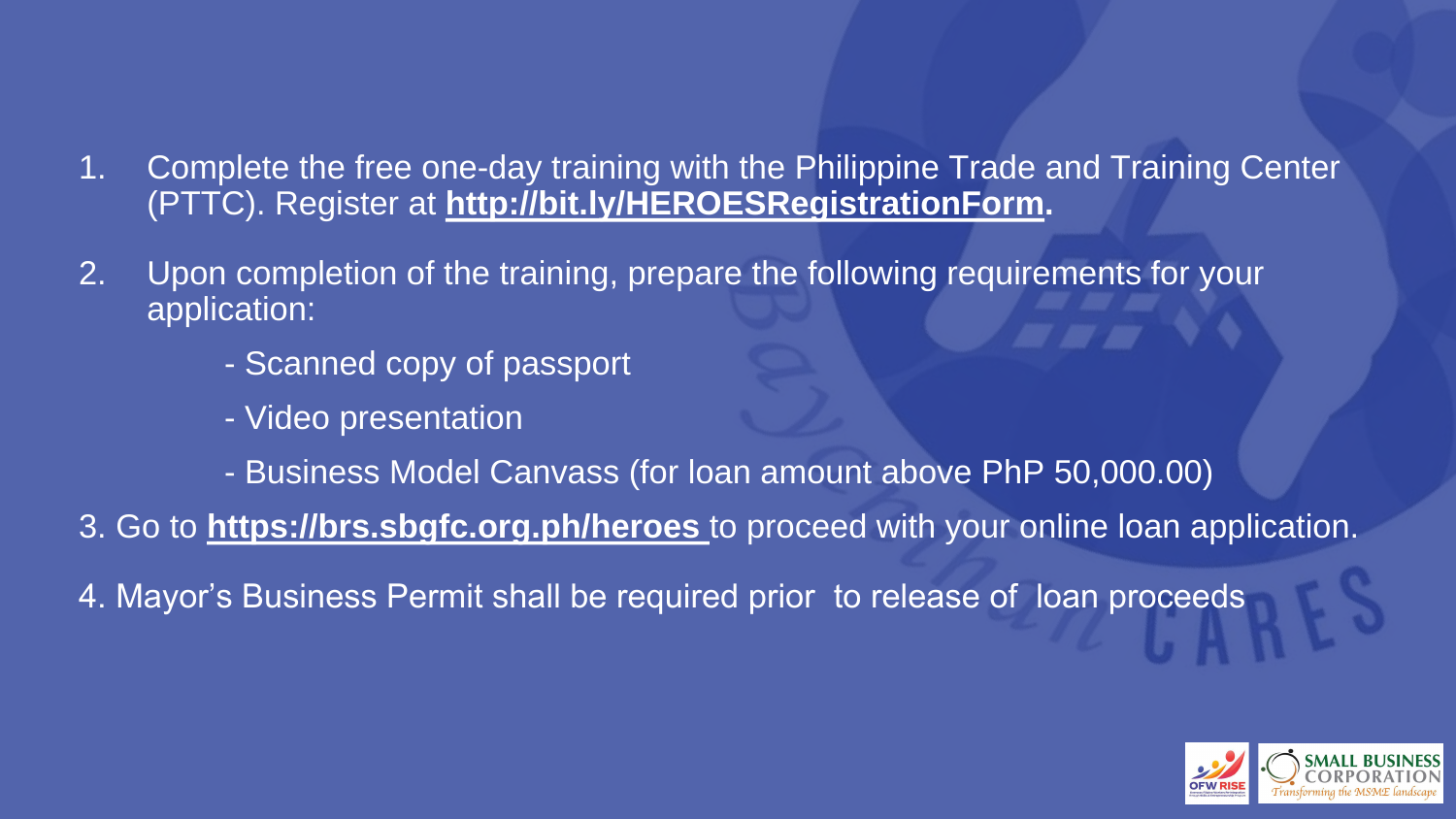## Highlights of HEROES Program

- In coordination with PTTC, 7 batches of HEROES webinars had been conducted with 1188 trainees.
- As of February 21, 2021, 283 OFWs already availed the program:

**Location** 

- Partnership with OFW-Rise was launched in December 2020 - Batch 8 of trainees thru PTTC is scheduled 2nd week of March 2021





| <b>Metro Manila</b> | Luzon           |                      | <b>Visayas</b> | Mindanao      | <b>Total</b> |  |
|---------------------|-----------------|----------------------|----------------|---------------|--------------|--|
| 43                  | 162             |                      | 36             | 42            | 283          |  |
| e/Type of Business  |                 |                      |                |               |              |  |
| <b>Trading</b>      | <b>Services</b> | <b>Manufacturing</b> |                | <b>Others</b> | <b>Total</b> |  |
| 77                  | 38              | 59                   |                | 109           | 283          |  |

Natu

| <b>Metro Manila</b> | Luzon           | <b>Visayas</b>       | Mindanao      | <b>Total</b> |
|---------------------|-----------------|----------------------|---------------|--------------|
| 43                  | 162             | 36                   | 42            | 283          |
| re/Type of Business |                 |                      |               |              |
| <b>Trading</b>      | <b>Services</b> | <b>Manufacturing</b> | <b>Others</b> | <b>Total</b> |
| 77                  | 38              | 59                   | 109           | 283          |